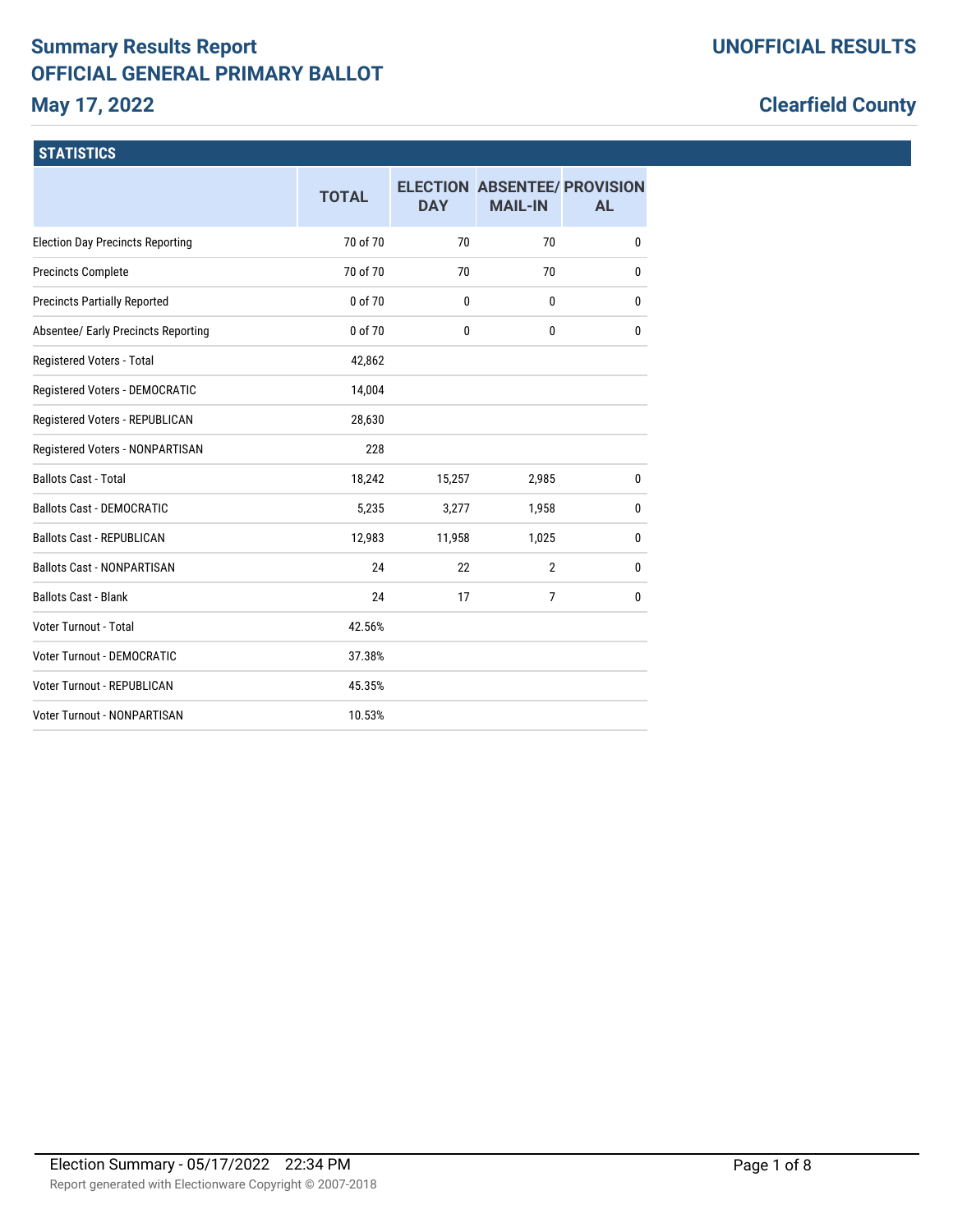### **DEM UNITED STATES SENATOR**

Vote For 1

|                            | <b>TOTAL</b> | <b>DAY</b> | <b>ELECTION ABSENTEE/ PROVISION</b><br><b>MAIL-IN</b> | <b>AL</b>    |
|----------------------------|--------------|------------|-------------------------------------------------------|--------------|
| <b>ALEX KHALIL</b>         | 212          | 151        | 61                                                    | 0            |
| <b>CONOR LAMB</b>          | 762          | 488        | 274                                                   | $\mathbf 0$  |
| <b>MALCOLM KENYATTA</b>    | 176          | 118        | 58                                                    | 0            |
| <b>JOHN FETTERMAN</b>      | 3,767        | 2,250      | 1,517                                                 | $\mathbf{0}$ |
| Write-In Totals            | 142          | 130        | 12                                                    | $\mathbf{0}$ |
| <b>Total Votes Cast</b>    | 5,059        | 3,137      | 1,922                                                 | $\mathbf{0}$ |
| <b>Contest Totals</b>      | 5,235        | 3,277      | 1,958                                                 | $\mathbf{0}$ |
| <b>Precincts Reporting</b> | 70 of 70     |            |                                                       |              |

## **DEM GOVERNOR**

Vote For 1

|                            | <b>TOTAL</b> | <b>DAY</b> | <b>ELECTION ABSENTEE/ PROVISION</b><br><b>MAIL-IN</b> | <b>AL</b>    |
|----------------------------|--------------|------------|-------------------------------------------------------|--------------|
| JOSH SHAPIRO               | 4,681        | 2,820      | 1,861                                                 | $\Omega$     |
| Write-In Totals            | 258          | 226        | 32                                                    | 0            |
| <b>Total Votes Cast</b>    | 4,939        | 3,046      | 1,893                                                 | $\mathbf{0}$ |
| <b>Contest Totals</b>      | 5,235        | 3,277      | 1,958                                                 | 0            |
| <b>Precincts Reporting</b> | 70 of 70     |            |                                                       |              |

## **DEM LIEUTENANT GOVERNOR**

|                            | <b>TOTAL</b> | <b>DAY</b> | <b>ELECTION ABSENTEE/ PROVISION</b><br><b>MAIL-IN</b> | <b>AL</b> |
|----------------------------|--------------|------------|-------------------------------------------------------|-----------|
| <b>AUSTIN DAVIS</b>        | 2,887        | 1,571      | 1,316                                                 | 0         |
| <b>RAY SOSA</b>            | 712          | 453        | 259                                                   | 0         |
| <b>BRIAN SIMS</b>          | 1,112        | 826        | 286                                                   | 0         |
| <b>Write-In Totals</b>     | 120          | 108        | 12                                                    | 0         |
| <b>Total Votes Cast</b>    | 4,831        | 2,958      | 1,873                                                 | $\bf{0}$  |
| <b>Contest Totals</b>      | 5,235        | 3,277      | 1,958                                                 | 0         |
| <b>Precincts Reporting</b> | 70 of 70     |            |                                                       |           |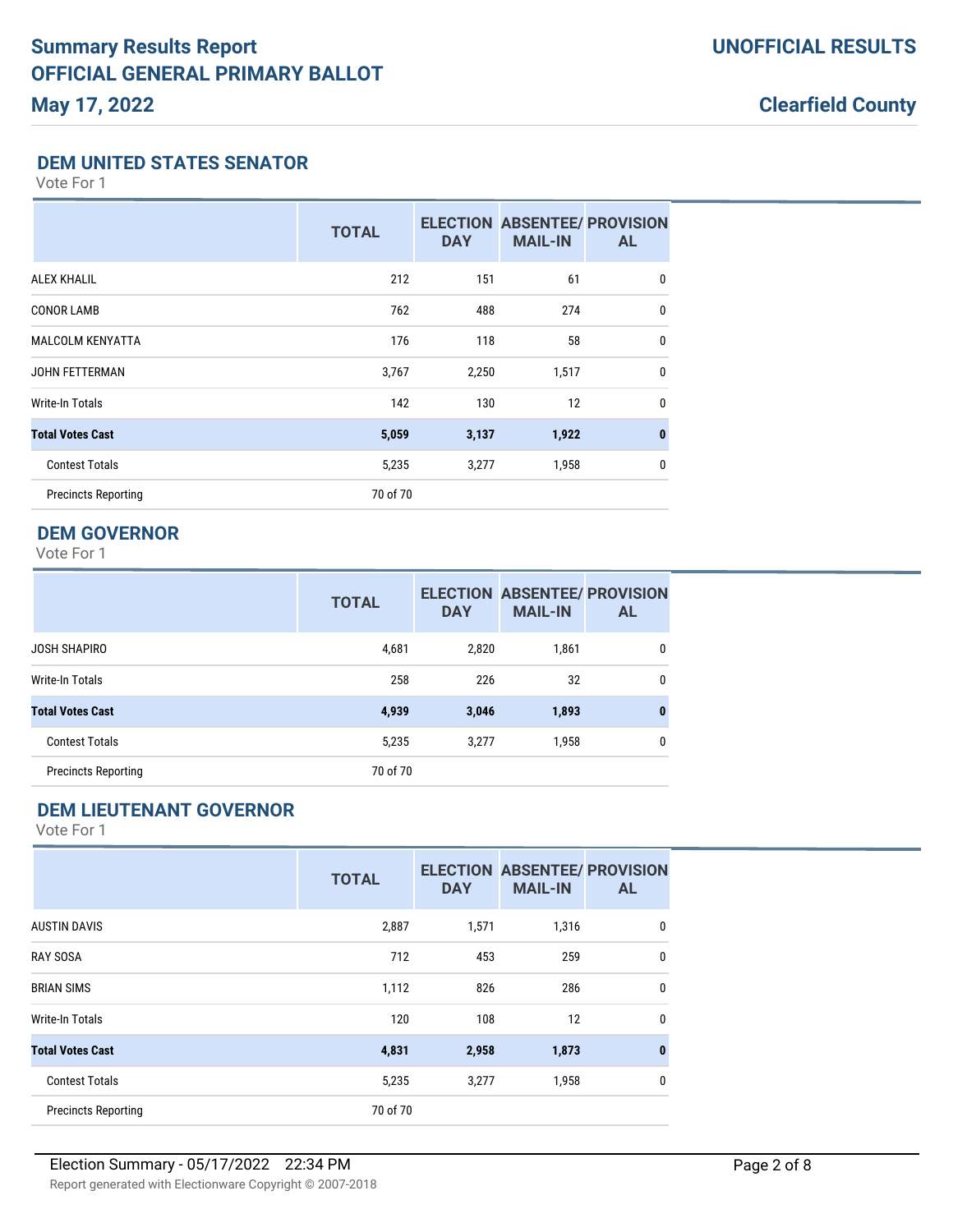**DEM REPRESENTATIVE IN CONGRESS**

Vote For 1

|                            | <b>TOTAL</b> | <b>DAY</b> | <b>ELECTION ABSENTEE/ PROVISION</b><br><b>MAIL-IN</b> | AL. |
|----------------------------|--------------|------------|-------------------------------------------------------|-----|
| Write-In Totals            | 679          | 474        | 205                                                   |     |
| <b>Total Votes Cast</b>    | 679          | 474        | 205                                                   | 0   |
| <b>Contest Totals</b>      | 5,235        | 3,277      | 1,958                                                 | 0   |
| <b>Precincts Reporting</b> | 70 of 70     |            |                                                       |     |

#### **DEM REPRESENTATIVE IN THE GENERAL ASSEMBLY HOUSE 73RD**

Vote For 1

|                            | <b>TOTAL</b> | <b>DAY</b> | <b>ELECTION ABSENTEE/ PROVISION</b><br><b>MAIL-IN</b> | AL |
|----------------------------|--------------|------------|-------------------------------------------------------|----|
| Write-In Totals            | 472          | 349        | 123                                                   | 0  |
| <b>Total Votes Cast</b>    | 472          | 349        | 123                                                   | 0  |
| <b>Contest Totals</b>      | 3,175        | 2,068      | 1,107                                                 |    |
| <b>Precincts Reporting</b> | 44 of 44     |            |                                                       |    |

#### **DEM REPRESENTATIVE IN THE GENERAL ASSEMBLY HOUSE 75TH**

|                            | <b>TOTAL</b> | <b>DAY</b> | <b>MAIL-IN</b> | <b>ELECTION ABSENTEE/ PROVISION</b><br><b>AL</b> |
|----------------------------|--------------|------------|----------------|--------------------------------------------------|
| Write-In Totals            | 271          | 220        | 51             | 0                                                |
| <b>Total Votes Cast</b>    | 271          | 220        | 51             |                                                  |
| <b>Contest Totals</b>      | 2,060        | 1.209      | 851            | 0                                                |
| <b>Precincts Reporting</b> | 26 of 26     |            |                |                                                  |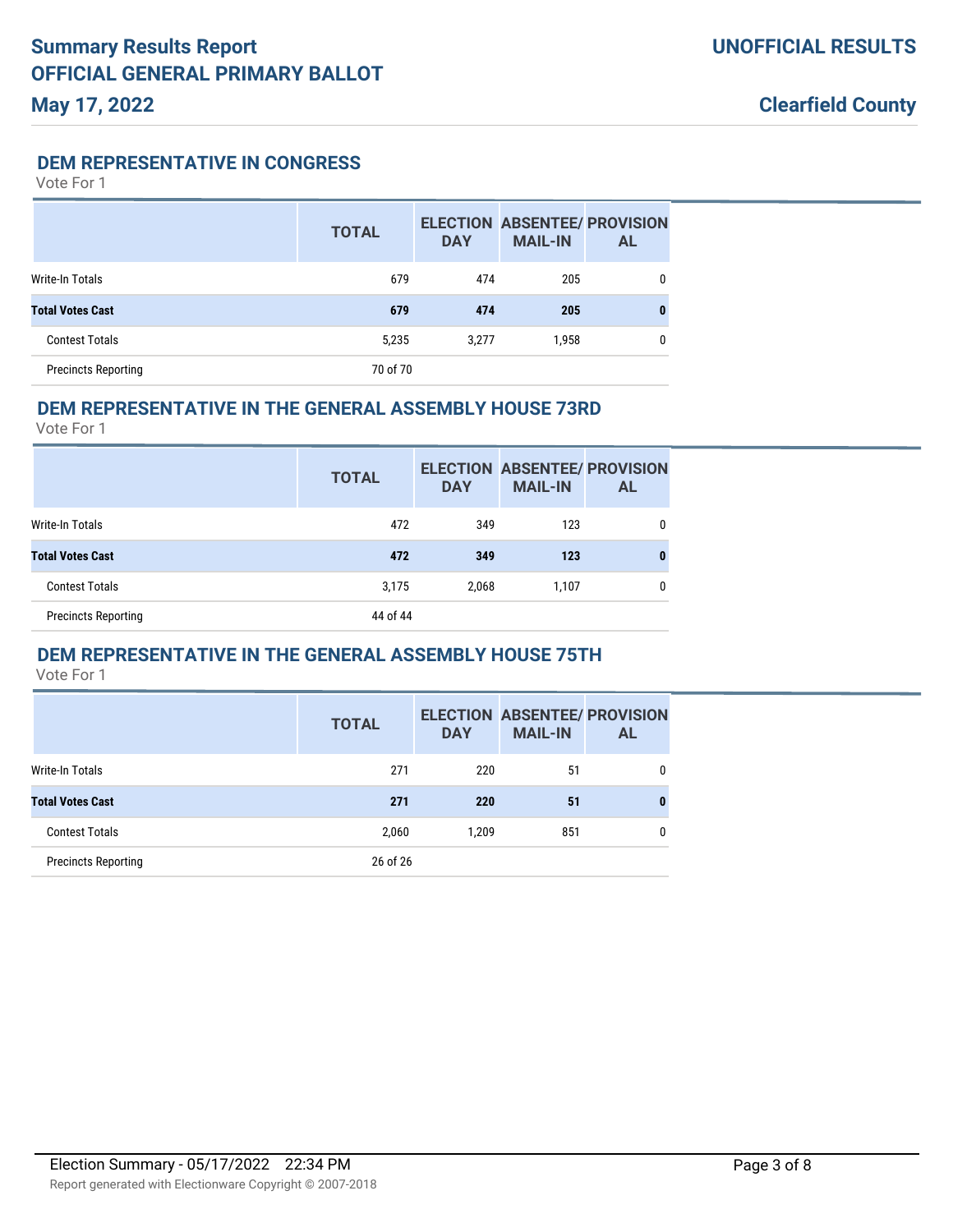**Clearfield County**

### **DEM MEMBER OF THE DEMOCRATIC STATE COMMITTEE**

Vote For 1

|                            | <b>TOTAL</b> | <b>DAY</b> | <b>ELECTION ABSENTEE/ PROVISION</b><br><b>MAIL-IN</b> | <b>AL</b> |
|----------------------------|--------------|------------|-------------------------------------------------------|-----------|
| CHRISTINA JOY FULTON       | 2,928        | 1,898      | 1,030                                                 | 0         |
| THERON G TERRY NOBLE       | 1,883        | 1,060      | 823                                                   | 0         |
| Write-In Totals            | 28           | 25         | 3                                                     | 0         |
| <b>Total Votes Cast</b>    | 4,839        | 2,983      | 1,856                                                 | $\bf{0}$  |
| <b>Contest Totals</b>      | 5,235        | 3,277      | 1,958                                                 | 0         |
| <b>Precincts Reporting</b> | 70 of 70     |            |                                                       |           |

### **DEM COUNTY COMMITTEE CHAIR**

|                            | <b>TOTAL</b> | <b>DAY</b> | <b>ELECTION ABSENTEE/ PROVISION</b><br><b>MAIL-IN</b> | AL |
|----------------------------|--------------|------------|-------------------------------------------------------|----|
| ROBERT C TUBBS             | 4,534        | 2,738      | 1.796                                                 | 0  |
| Write-In Totals            | 49           | 36         | 13                                                    | 0  |
| <b>Total Votes Cast</b>    | 4,583        | 2,774      | 1,809                                                 | 0  |
| <b>Contest Totals</b>      | 5,235        | 3,277      | 1,958                                                 | 0  |
| <b>Precincts Reporting</b> | 70 of 70     |            |                                                       |    |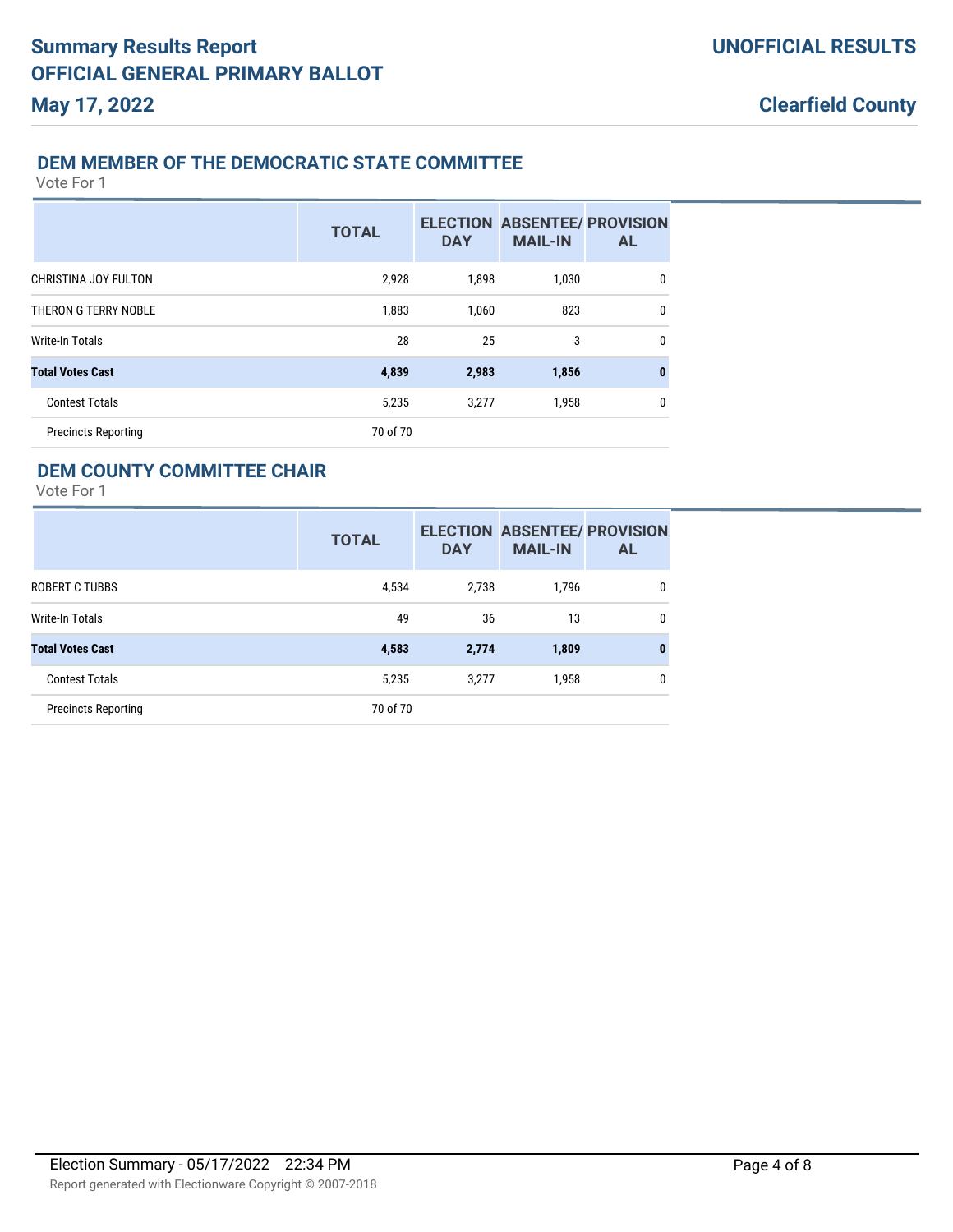### **REP UNITED STATES SENATOR**

Vote For 1

|                            | <b>TOTAL</b> | <b>DAY</b> | <b>MAIL-IN</b> | <b>ELECTION ABSENTEE/ PROVISION</b><br><b>AL</b> |
|----------------------------|--------------|------------|----------------|--------------------------------------------------|
| <b>KATHY BARNETTE</b>      | 2,917        | 2,742      | 175            | $\mathbf 0$                                      |
| <b>MEHMET OZ</b>           | 4,115        | 3,845      | 270            | $\mathbf{0}$                                     |
| <b>GEORGE BOCHETTO</b>     | 73           | 66         | $\overline{7}$ | $\mathbf{0}$                                     |
| <b>JEFF BARTOS</b>         | 725          | 623        | 102            | $\mathbf{0}$                                     |
| <b>DAVE MCCORMICK</b>      | 3,953        | 3,652      | 301            | $\mathbf 0$                                      |
| <b>SEAN GALE</b>           | 100          | 89         | 11             | $\mathbf 0$                                      |
| <b>CARLA SANDS</b>         | 859          | 745        | 114            | $\mathbf{0}$                                     |
| <b>Write-In Totals</b>     | 47           | 30         | 17             | $\mathbf{0}$                                     |
| <b>Total Votes Cast</b>    | 12,789       | 11,792     | 997            | $\bf{0}$                                         |
| <b>Contest Totals</b>      | 12,983       | 11,958     | 1,025          | $\mathbf{0}$                                     |
| <b>Precincts Reporting</b> | 70 of 70     |            |                |                                                  |

## **REP GOVERNOR**

|                            | <b>TOTAL</b> | <b>DAY</b> | <b>ELECTION ABSENTEE/ PROVISION</b><br><b>MAIL-IN</b> | <b>AL</b>    |
|----------------------------|--------------|------------|-------------------------------------------------------|--------------|
| <b>LOU BARLETTA</b>        | 1,045        | 970        | 75                                                    | $\mathbf{0}$ |
| DOUGLAS V MASTRIANO        | 7,105        | 6,929      | 176                                                   | 0            |
| <b>NCHE ZAMA</b>           | 43           | 32         | 11                                                    | $\mathbf{0}$ |
| <b>DAVE WHITE</b>          | 642          | 554        | 88                                                    | 0            |
| <b>MELISSA HART</b>        | 331          | 266        | 65                                                    | 0            |
| <b>BILL MCSWAIN</b>        | 2,341        | 2,060      | 281                                                   | 0            |
| <b>CHARLIE GEROW</b>       | 70           | 60         | 10                                                    | 0            |
| <b>JOE GALE</b>            | 64           | 55         | 9                                                     | 0            |
| <b>JAKE CORMAN</b>         | 1,162        | 887        | 275                                                   | 0            |
| Write-In Totals            | 40           | 26         | 14                                                    | 0            |
| <b>Total Votes Cast</b>    | 12,843       | 11,839     | 1,004                                                 | $\mathbf{0}$ |
| <b>Contest Totals</b>      | 12,983       | 11,958     | 1,025                                                 | 0            |
| <b>Precincts Reporting</b> | 70 of 70     |            |                                                       |              |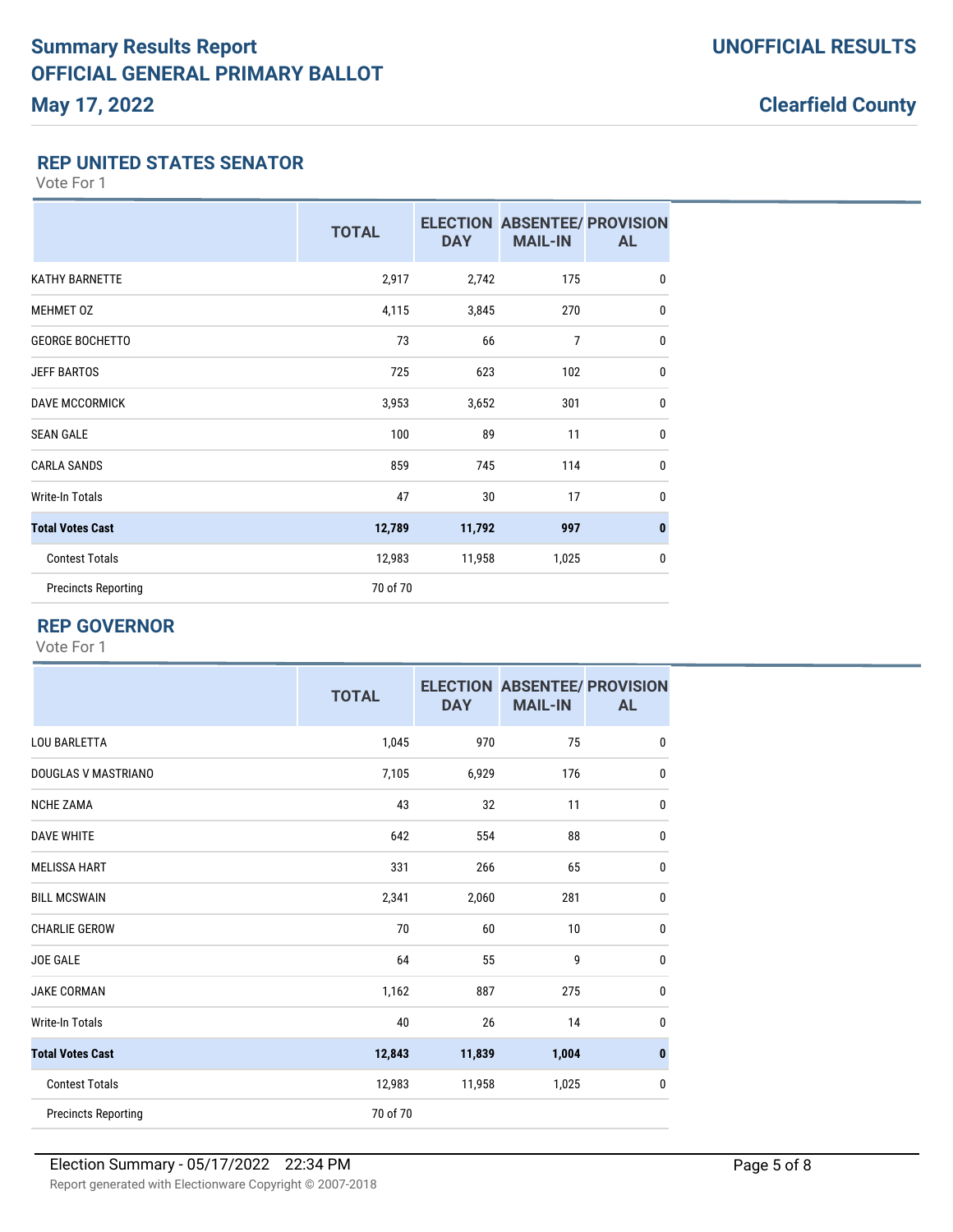### **REP LIEUTENANT GOVERNOR**

Vote For 1

|                              | <b>TOTAL</b> | <b>DAY</b> | <b>ELECTION ABSENTEE/ PROVISION</b><br><b>MAIL-IN</b> | <b>AL</b>    |
|------------------------------|--------------|------------|-------------------------------------------------------|--------------|
| <b>CLARICE SCHILLINGER</b>   | 511          | 469        | 42                                                    | $\mathbf 0$  |
| <b>JAMES EARL JONES</b>      | 863          | 793        | 70                                                    | 0            |
| <b>RICK SACCONE</b>          | 1,287        | 1,182      | 105                                                   | 0            |
| <b>JOHN BROWN</b>            | 382          | 362        | 20                                                    | 0            |
| <b>CHRIS FRYE</b>            | 762          | 701        | 61                                                    | $\mathbf{0}$ |
| <b>JEFF COLEMAN</b>          | 1,044        | 942        | 102                                                   | $\mathbf{0}$ |
| <b>RUSS DIAMOND</b>          | 290          | 272        | 18                                                    | 0            |
| <b>CARRIE LEWIS DELROSSO</b> | 5,000        | 4,576      | 424                                                   | 0            |
| <b>TEDDY DANIELS</b>         | 1,820        | 1,730      | 90                                                    | 0            |
| <b>Write-In Totals</b>       | 55           | 42         | 13                                                    | 0            |
| <b>Total Votes Cast</b>      | 12,014       | 11,069     | 945                                                   | $\bf{0}$     |
| <b>Contest Totals</b>        | 12,983       | 11,958     | 1,025                                                 | 0            |
| <b>Precincts Reporting</b>   | 70 of 70     |            |                                                       |              |

## **REP REPRESENTATIVE IN CONGRESS**

|                            | <b>TOTAL</b> | <b>DAY</b> | <b>ELECTION ABSENTEE/ PROVISION</b><br><b>MAIL-IN</b> | <b>AL</b> |
|----------------------------|--------------|------------|-------------------------------------------------------|-----------|
| <b>GLENN GT THOMPSON</b>   | 11,765       | 10,827     | 938                                                   | 0         |
| Write-In Totals            | 205          | 190        | 15                                                    | 0         |
| <b>Total Votes Cast</b>    | 11,970       | 11,017     | 953                                                   | $\bf{0}$  |
| <b>Contest Totals</b>      | 12,983       | 11,958     | 1,025                                                 | 0         |
| <b>Precincts Reporting</b> | 70 of 70     |            |                                                       |           |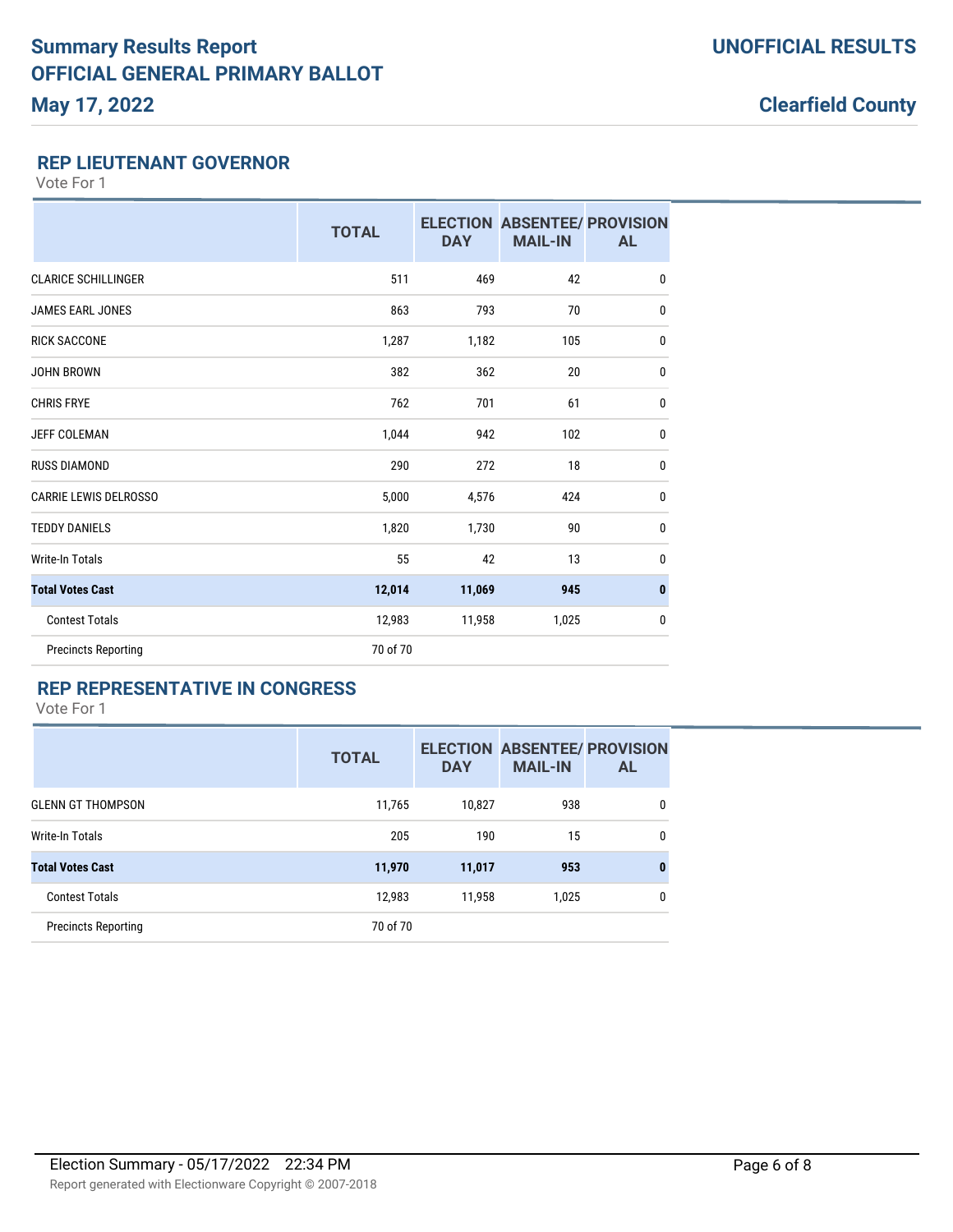**Clearfield County**

### **REP REPRESENTATIVE IN THE GENERAL ASSEMBLY HOUSE 73RD**

Vote For 1

|                            | <b>TOTAL</b> | <b>DAY</b> | <b>ELECTION ABSENTEE/ PROVISION</b><br><b>MAIL-IN</b> | <b>AL</b>    |
|----------------------------|--------------|------------|-------------------------------------------------------|--------------|
| DEREK A WALKER             | 1,960        | 1,847      | 113                                                   | 0            |
| JOHN A SOBEL               | 960          | 793        | 167                                                   | $\mathbf{0}$ |
| <b>DALLAS KEPHART</b>      | 4,683        | 4,384      | 299                                                   | $\mathbf{0}$ |
| <b>Write-In Totals</b>     | 4            | 3          | 1                                                     | $\mathbf{0}$ |
| <b>Total Votes Cast</b>    | 7,607        | 7,027      | 580                                                   | $\bf{0}$     |
| <b>Contest Totals</b>      | 7,679        | 7,085      | 594                                                   | 0            |
| <b>Precincts Reporting</b> | 44 of 44     |            |                                                       |              |

## **REP REPRESENTATIVE IN THE GENERAL ASSEMBLY HOUSE 75TH**

Vote For 1

|                            | <b>TOTAL</b> | <b>DAY</b> | <b>ELECTION ABSENTEE/ PROVISION</b><br><b>MAIL-IN</b> | <b>AL</b> |
|----------------------------|--------------|------------|-------------------------------------------------------|-----------|
| <b>MIKE ARMANINI</b>       | 4,879        | 4,474      | 405                                                   | 0         |
| <b>Write-In Totals</b>     | 64           | 60         | 4                                                     | $\Omega$  |
| <b>Total Votes Cast</b>    | 4,943        | 4,534      | 409                                                   | 0         |
| <b>Contest Totals</b>      | 5,304        | 4,873      | 431                                                   | 0         |
| <b>Precincts Reporting</b> | 26 of 26     |            |                                                       |           |

### **REP MEMBER OF THE REPUBLICAN STATE COMMITTEE**

|                            | <b>TOTAL</b> | <b>DAY</b> | <b>ELECTION ABSENTEE/ PROVISION</b><br><b>MAIL-IN</b> | <b>AL</b> |
|----------------------------|--------------|------------|-------------------------------------------------------|-----------|
| Write-In Totals            | 984          | 887        | 97                                                    | 0         |
| <b>Total Votes Cast</b>    | 984          | 887        | 97                                                    | 0         |
| <b>Contest Totals</b>      | 25,966       | 23,916     | 2,050                                                 | 0         |
| <b>Precincts Reporting</b> | 70 of 70     |            |                                                       |           |